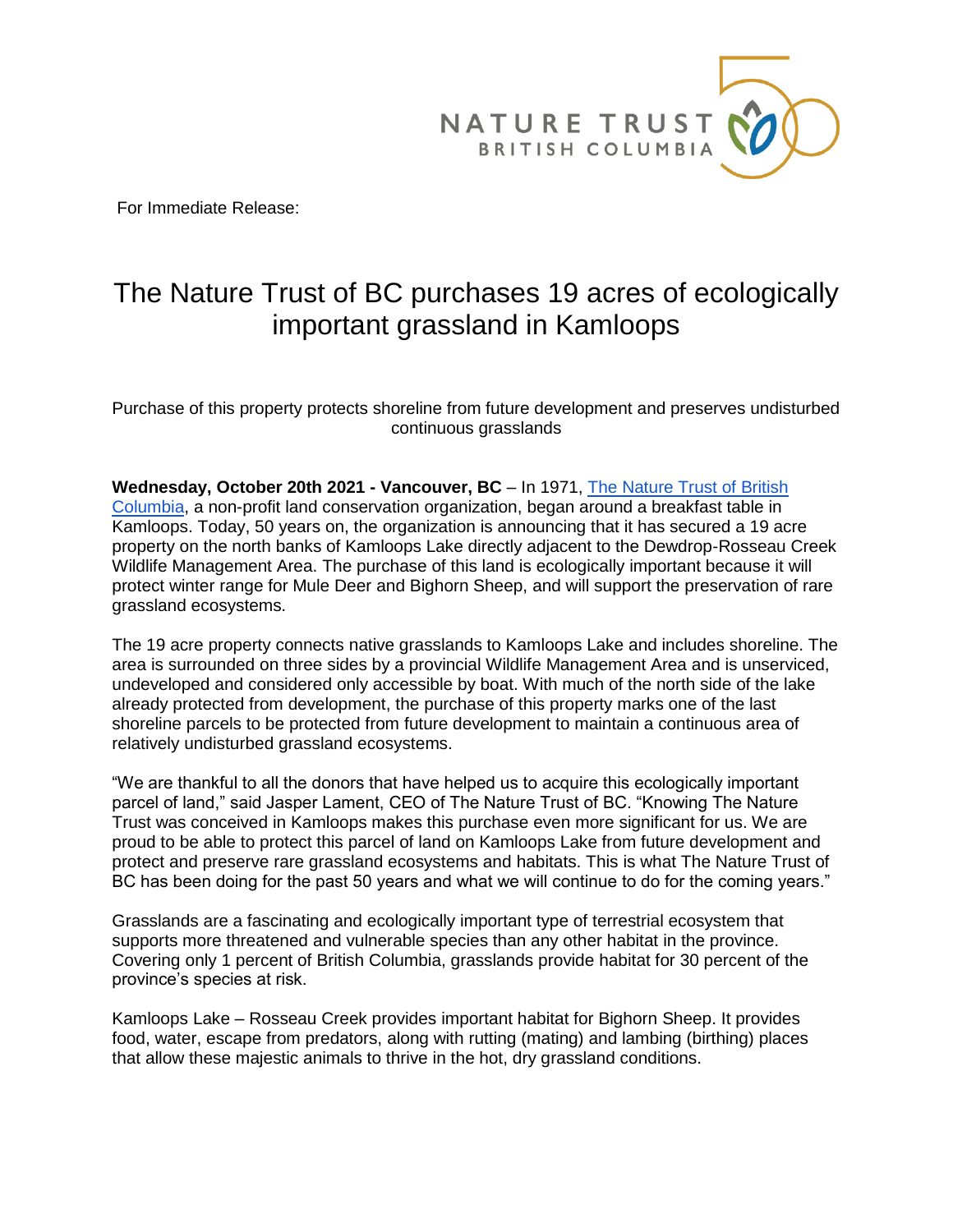

In winter, Mule Deer come down from the hills to forage on the grasses in lower elevation areas. Endangered American Badgers have been known to roam the land and utilize the grassland habitats. In the sky above Kamloops Lake, threatened Lewis's Woodpeckers can be seen catching insects in midair, not by drilling trees.

At night, the tiny Flammulated Owl calls its distinctive hoot across the lake. At just 15-17cm tall, the Flammulated Owl is among the smallest owls in North America and is listed as a species of special concern.

These native, open and grassy landscapes, have dense interconnected root systems that reach up to two meters deep into the soil - much deeper than introduced plants. This complex root system provides native grasslands with the important ability to pull carbon from the air and sequester it in its root system. These deep and interconnected roots are the reason why protecting grasslands is an effective strategy in mitigating the effects of climate change.

Each of these species and ecosystems has a role to play in ensuring the persistence of biodiversity and a healthy planet. Large protected areas are the best way to ensure these species and ecosystems thrive.

This project has been made possible by Wild Sheep Society of BC, and other supporters.

## **FACTS:**

- Grasslands cover less than 1% of BC's land base and **provide habitat for more than 30% of BC's species at risk.** Grasslands support more threatened and endangered plants and animals than any other habitat type in the province.
- B.C. is the only province that has Lewis's Woodpeckers. There are fewer than 500 breeding pairs left due to habitat destruction, and they are listed as threatened under the *Species At Risk Act.*
- The 15-19cm **Flammulated Owl** is one of the smallest owls in North America and listed as a species of special concern under the *Species At Risk Act.* Its low-pitched call masks its diminutive size, just as its camouflaged grey and rust feathers and dark eyes hide it from the sight of predators.

## **ABOUT:**

The Nature Trust of British Columbia is a leading non-profit land conservation organization with a 50 year history of successfully protecting and caring for B.C.'s most critical habitats. Since 1971, The Nature Trust of BC and its partners have acquired more than 178,000 acres (72,000 hectares) of ecologically significant land to save vulnerable wildlife, fish and plants.